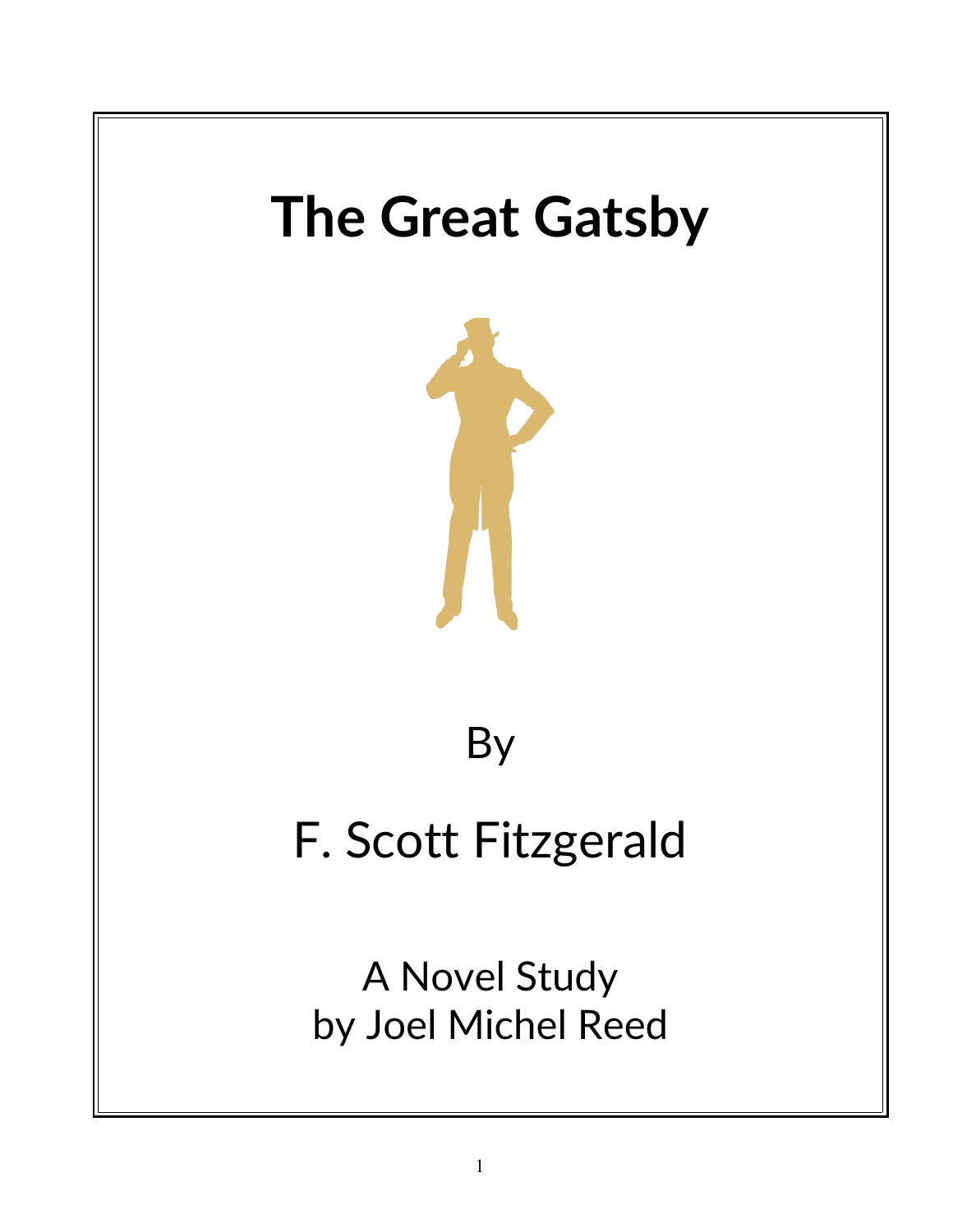*By F. Scott Fitzgerald*



**Table of Contents**

| <b>Suggestions and Expectations</b> | 3  |
|-------------------------------------|----|
|                                     |    |
| List of Skills                      | 4  |
|                                     |    |
| Synopsis / Author Biography         | 5  |
|                                     |    |
| <b>Student Checklist</b>            | 6  |
|                                     |    |
| Reproducible Student Booklet        |    |
|                                     |    |
| <b>Answer Key</b>                   | 58 |

**About the author:** Joel Reed has over 70 published novel studies and is the author of four  $|$ novels. For information on his work and literature, please visit  $\overline{\text{www.reednovelstudies.com}}$ 

> Copyright © 2017 Joel Reed Revisions Completed in 2022 All rights reserved by author. Permission to copy for single classroom use only. Electronic distribution limited to single classroom use only. Not for public display.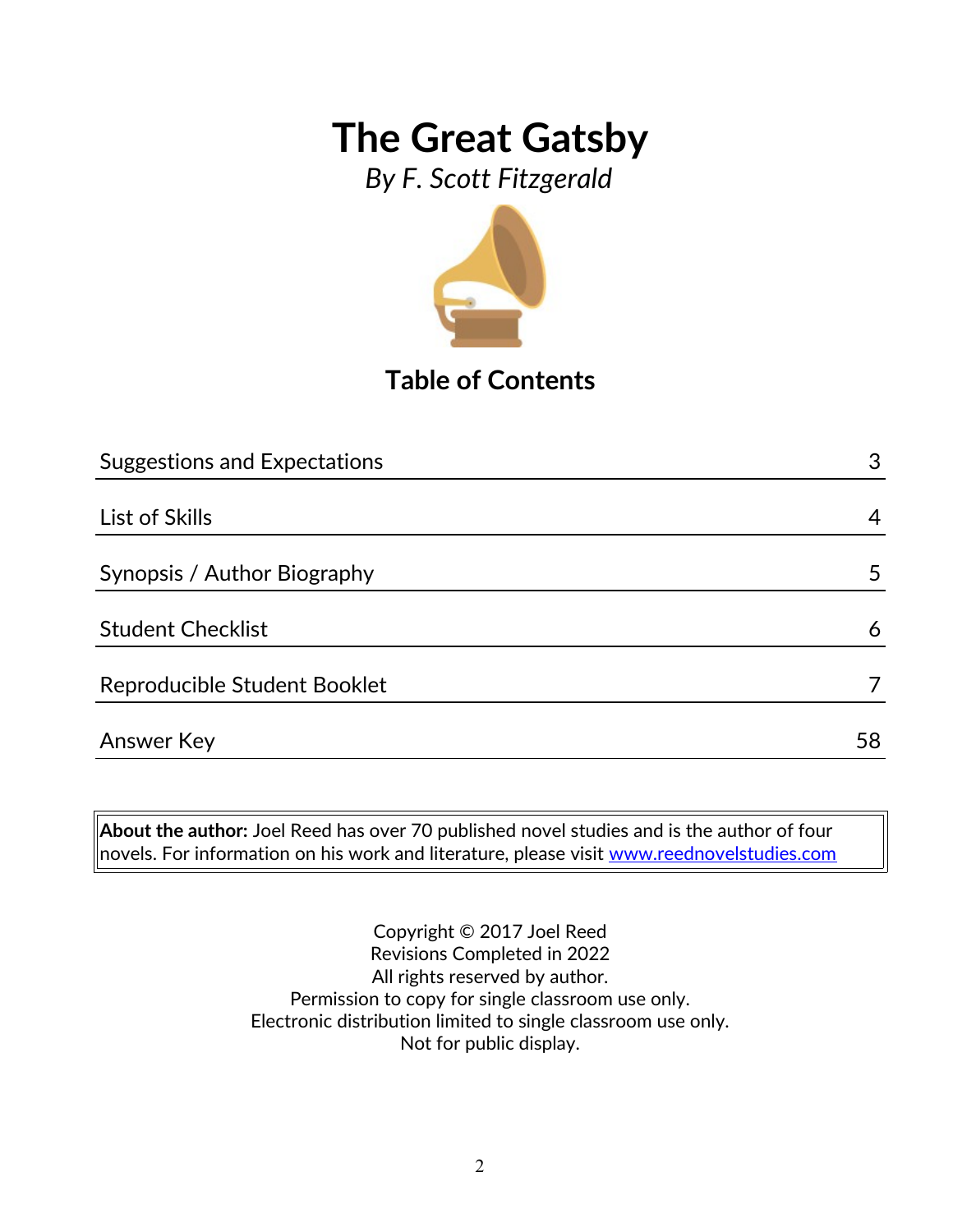*By F. Scott Fitzgerald*

### **Suggestions and Expectations**

This curriculum unit can be used in a variety of ways. Each section of the novel study focuses on one chapter of *The Great Gatsby* and is comprised of five of the following different activities:

- Before You Read
- Vocabulary Building
- Comprehension Questions
- Language Activities
- **Extension Activities**

#### **Links with the Common Core Standards (U.S.)**

Many of the activities included in this curriculum unit are supported by the Common Core Standards. For instance the *Reading Standards for Literature, Grade 5*, makes reference to:

a) determining the meaning of words and phrases. . . including figurative language;

b) explaining how a series of chapters fits together to provide the overall structure;

c) compare and contrast two characters;

d) determine how characters … respond to challenges;

e) drawing inferences from the text;

f) determining a theme of a story . . . **and many others.**

A principal expectation of the unit is that students will develop their skills in reading, writing, listening and oral communication, as well as in reasoning and critical thinking. Students will also be expected to provide clear answers to questions and well-constructed explanations. It is critical as well that students be able to relate events and the feelings of characters to their own lives and experiences and describe their own interpretation of a particular passage.

A strength of the unit is that students can work on the activities at their own pace. Every activity need not be completed by all students. A **portfolio cover** is included (p.7) so that students may organize their work and keep it all in one place. A **Student Checklist** is also included (p.6) so that a record of completed work may be recorded.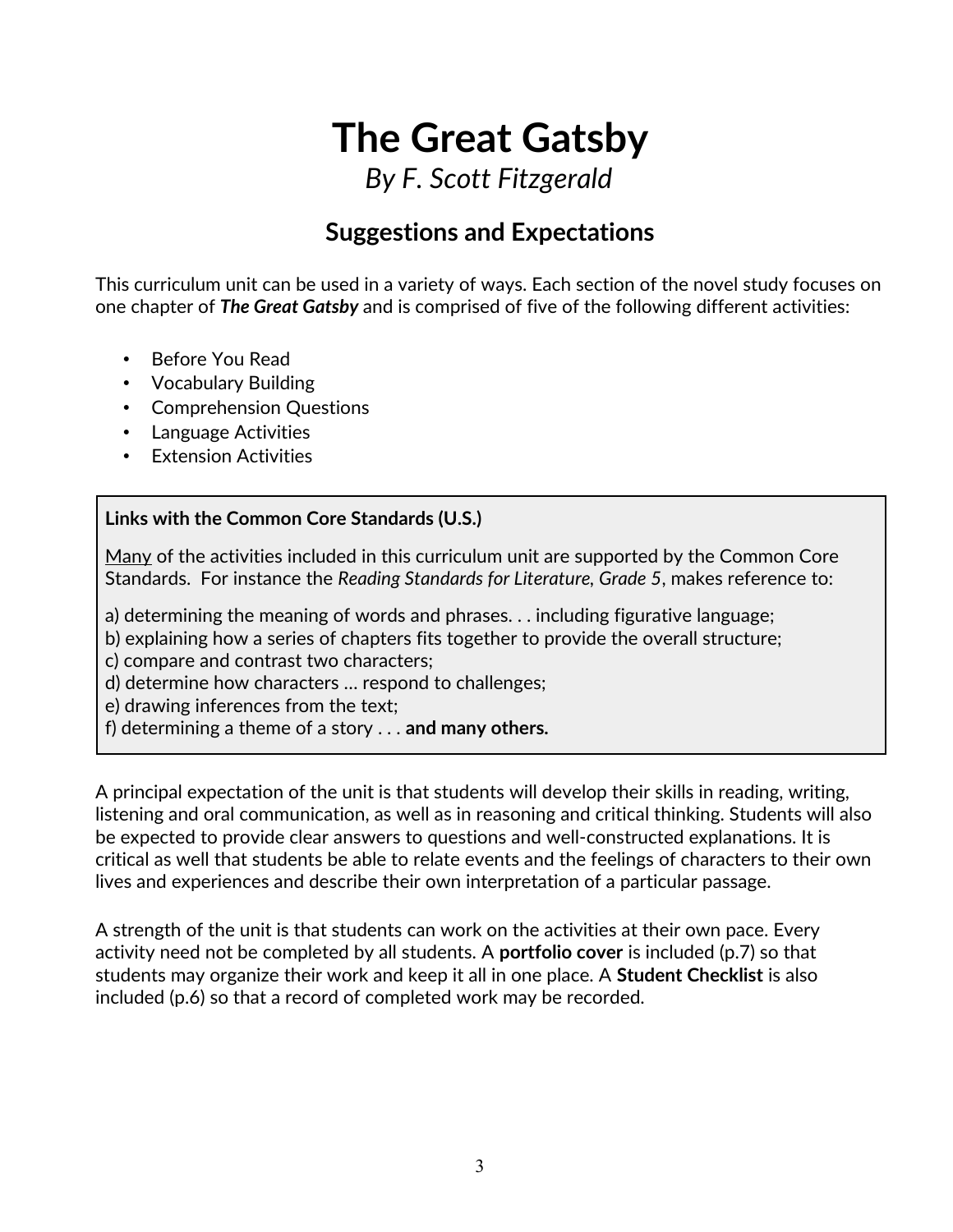## *By F. Scott Fitzgerald*

**The Great Gatsby**

### **List of Skills**

#### **Vocabulary Development**

- 1. Locating descriptive words/phrases 7. Use of singular / plural nouns
- 2. Listing synonyms/homonyms 8. Listing compound words
- 3. Identifying/creating *alliteration* 9. Identifying parts of speech
- 
- 
- 

#### **Setting Activities**

1. Summarize the details of a setting

#### **Plot Activities**

- 1. Complete a *time line* of events 4. Completing a story pyramid
- 
- 3. Complete Five W's Chart

#### **Character Activities**

#### **Creative and Critical Thinking**

- 
- 2. Write a newspaper story **7.** Write a book review
- 
- 4. Conduct an interview 9. Write a history report
- 5. Write a short story.

#### **Art Activities**

- 
- 
- 3. Create a topical sketch 6. Casting a feature film
- 
- 
- 
- 4. Use of capitals and punctuation 10. Determining alphabetical order
- 5. Identifying syllables 11. Identify *personification*
- 6. Identify *anagrams* 12. Identify/create *similes*

- 
- 2. Identify conflict in the story 5. Identify the climax of the novel.
- 1. Determine character traits 2. Relating personal experiences
- 1. Research assignments 6. Write a description of personal feelings
	-
- 3. Participate in a talk show 8. Complete an observation sheet
	-
- 1. A Storyboard **1.** A Storyboard **1.** A Storyboard
- 2. Create a mural 2. Create a comic strip
	-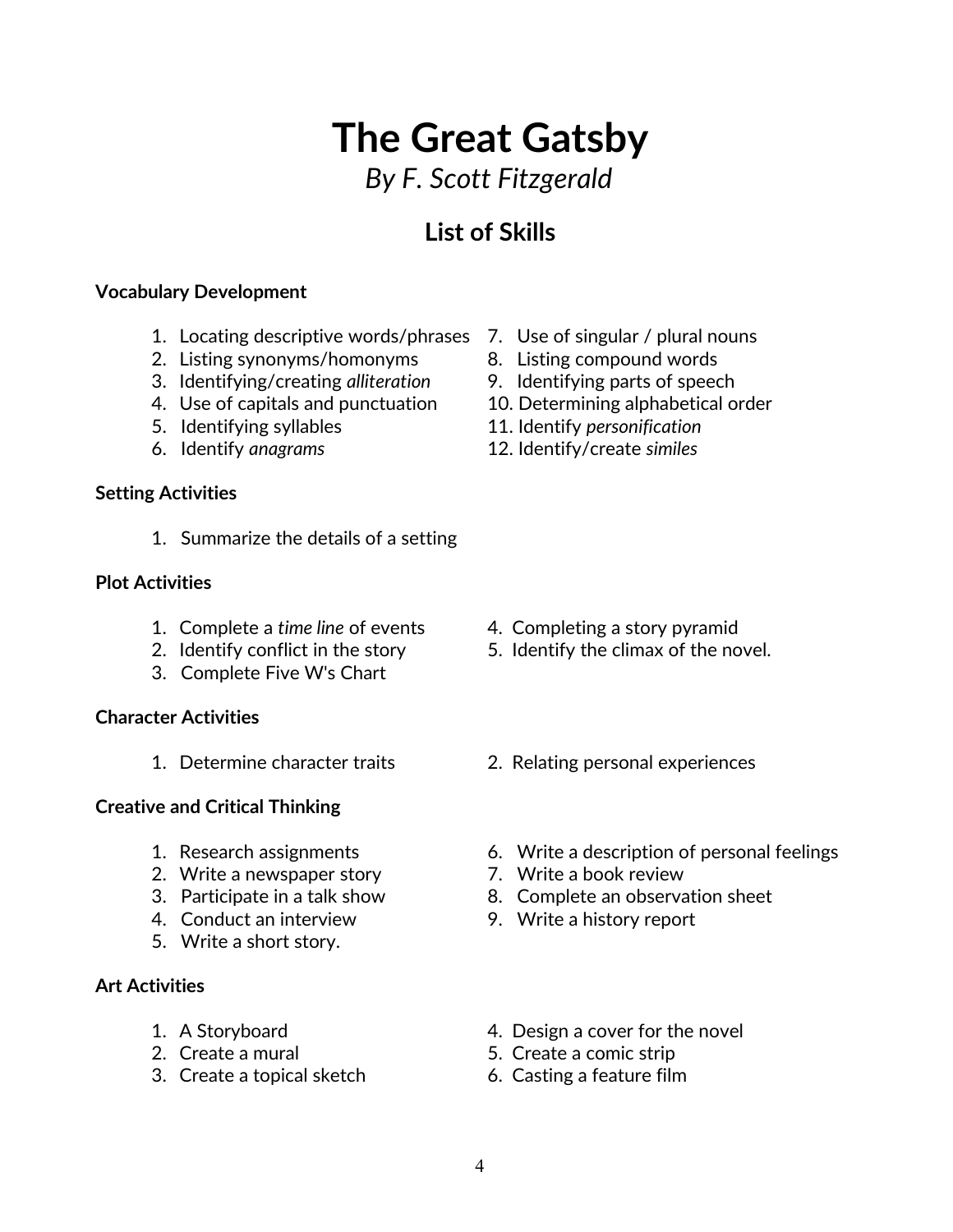*By F. Scott Fitzgerald*



#### **Synopsis**

 There was music from my neighbour's house through the summer nights. In his blue gardens men and girls came and went like moths among the whisperings and the champagne and the stars.

 Everybody who is anybody is seen at the glittering parties held in millionaire Jay Gatsby's mansion in West Egg, east of New York. The riotous throng congregates in his sumptuous garden, coolly debating Gatsby's origins and mysterious past. None of the frivolous socialites understands him and among various rumours is the conviction that 'he killed a man'.

 A detached onlooker, Gatsby is oblivious to the speculation he creates, but always seems to be watching and waiting, though no one knows what for.

A complete synopsis and other helpful reviews can be found on the following website: https://en.wikipedia.org/wiki/The Great Gatsby - (Website contains plot spoilers)

#### **Author Biography** *F. Scott Fitzgerald*

**Francis Scott Key Fitzgerald** (September 24, 1896 – December 21, 1940), known professionally as **F. Scott Fitzgerald**, was an American novelist and short story writer, whose works illustrate the Jazz Age. While he achieved limited success in his lifetime, he is now widely regarded as one of the greatest American writers of the 20th century. Fitzgerald is considered a member of the "*Lost Generation*" of the 1920s. He finished four novels: *This Side of Paradise*, *The Beautiful and Damned*, and *Tender Is The Night*. A fifth, unfinished novel, *The Love of the Last Tycoon*, was published posthumously.



Biography courtesy of Wikipedia: https://en.wikipedia.org/wiki/F. Scott\_Fitzgerald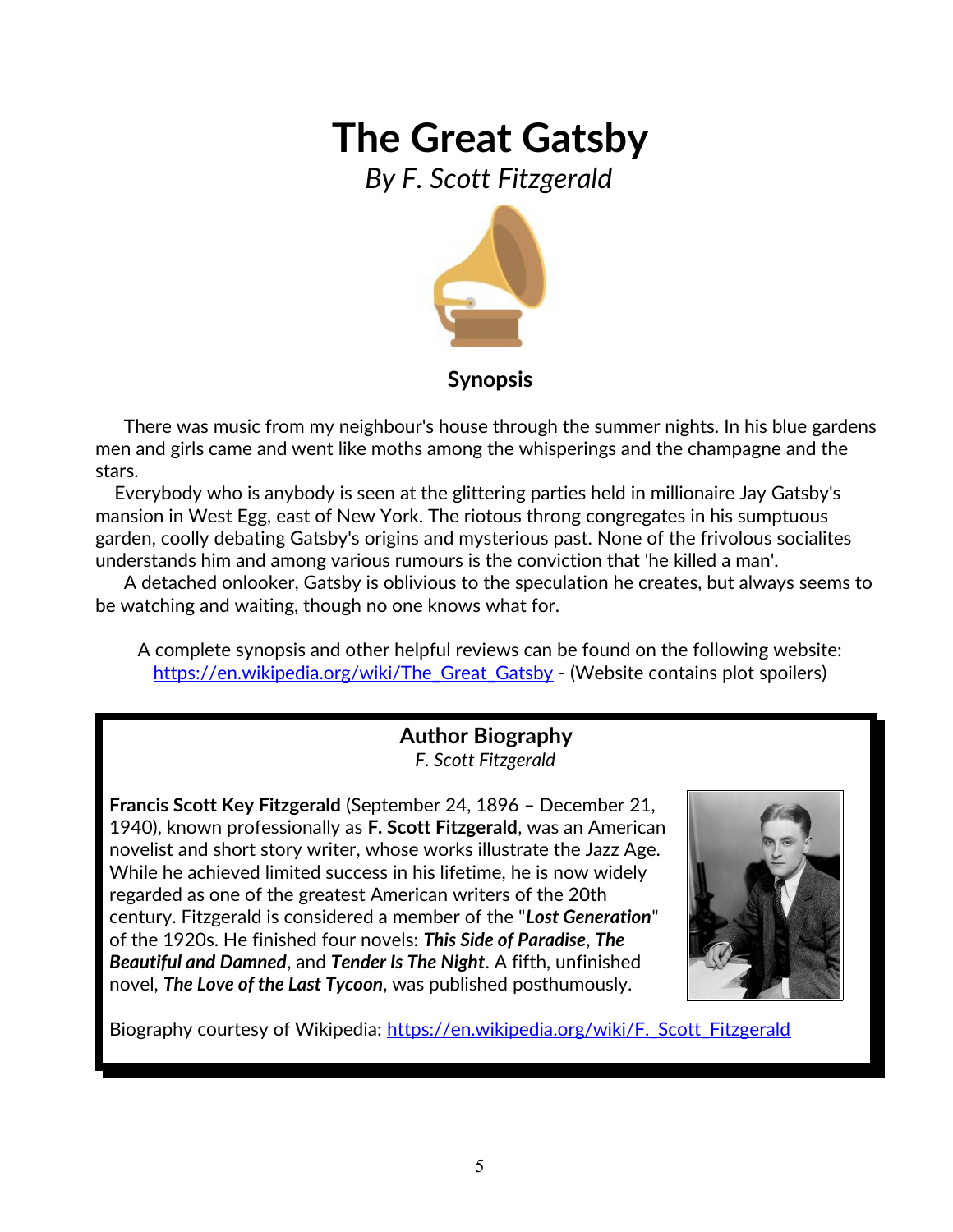*By F. Scott Fitzgerald*



### **Student Checklist**

<u> 1989 - Johann Stoff, fransk politik (</u>

Student Name

| Assignment | Grade / Level | Comments |
|------------|---------------|----------|
|            |               |          |
|            |               |          |
|            |               |          |
|            |               |          |
|            |               |          |
|            |               |          |
|            |               |          |
|            |               |          |
|            |               |          |
|            |               |          |
|            |               |          |
|            |               |          |
|            |               |          |
|            |               |          |
|            |               |          |
|            |               |          |
|            |               |          |
|            |               |          |
|            |               |          |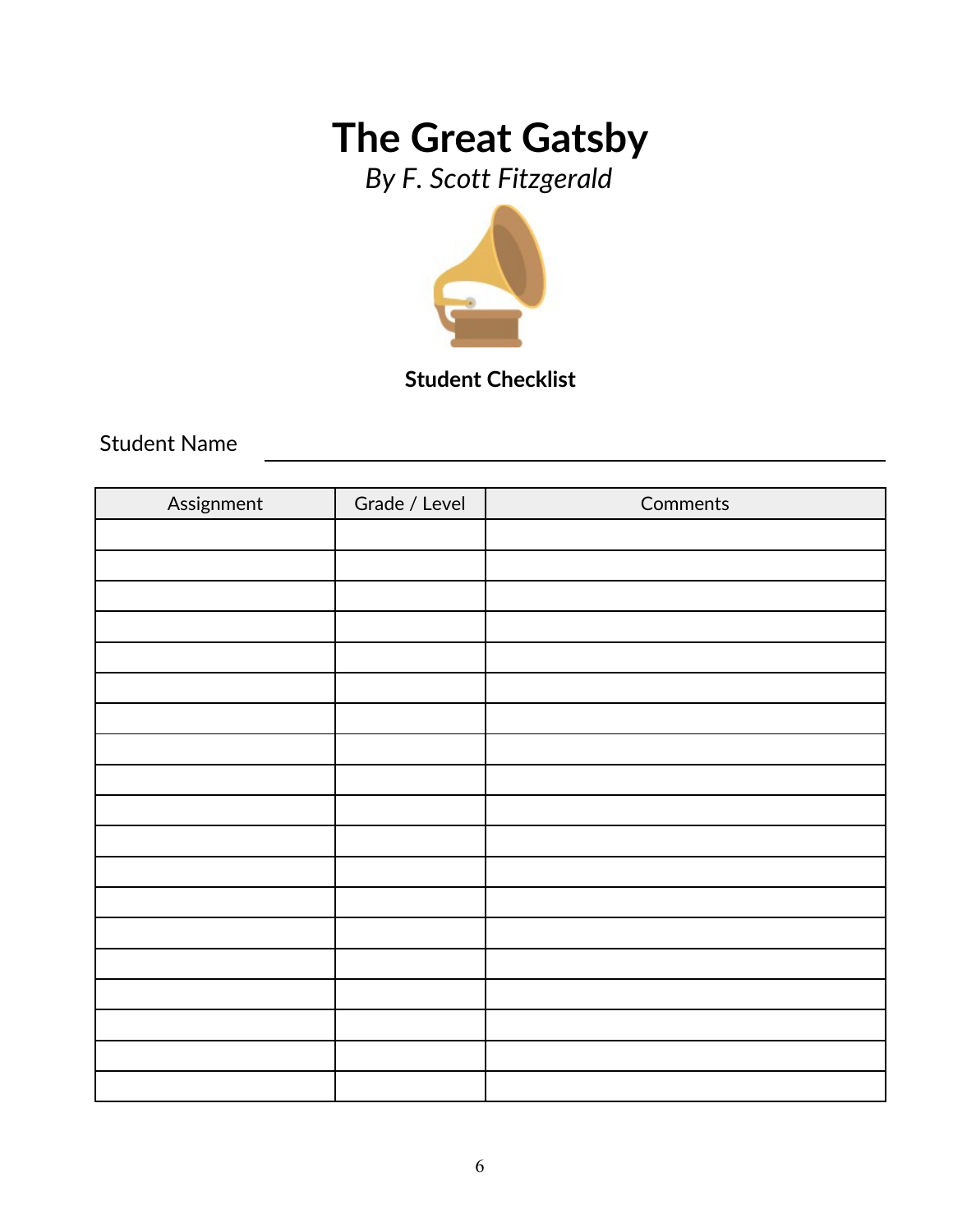

*By F. Scott Fitzgerald*

Name: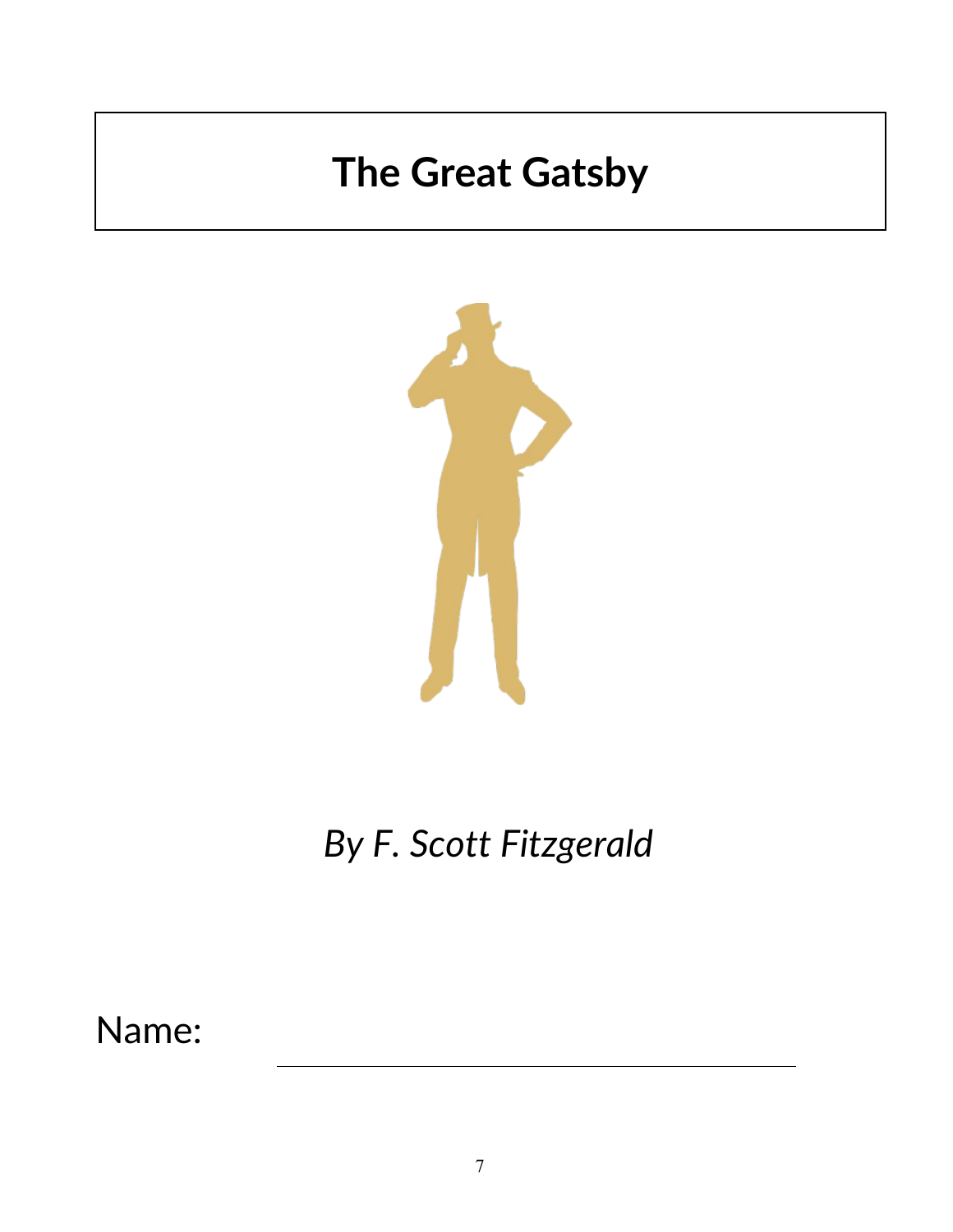*By F. Scott Fitzgerald*



**Chapter 1**

### **Before you read the chapter**:

Describe briefly what you know about the Roaring 20s (1920s).

## **Vocabulary:**

Draw a straight line to connect the vocabulary word to its definition. Remember to use a straight edge (like a ruler).

- 
- 
- 
- 
- 
- 
- 
- 
- 
- 
- 1. Resemblance **A. Insisting on immediate attention or obedience.**
- 2. Phenomenon B. A way in which two or more things are not alike.
- 3. Dissimilarity C. Dignified and noble in appearance or manner.
- 4. Supercilious D. Given, felt, or done in return.
- 5. Reciprocal E. A way in which two or more things are alike.
- 6. Extemporize F. Irritable and quarrelsome.
- 7. Peremptory G. Continuing firmly in an opinion or action.
- 8. Persistent **H. A remarkable or unusual person or event.**
- 9. Fractious **I. Compose music or speech without preparation.**
- 10. Distinguished J. Behaving or looking as though one thinks one is superior to others.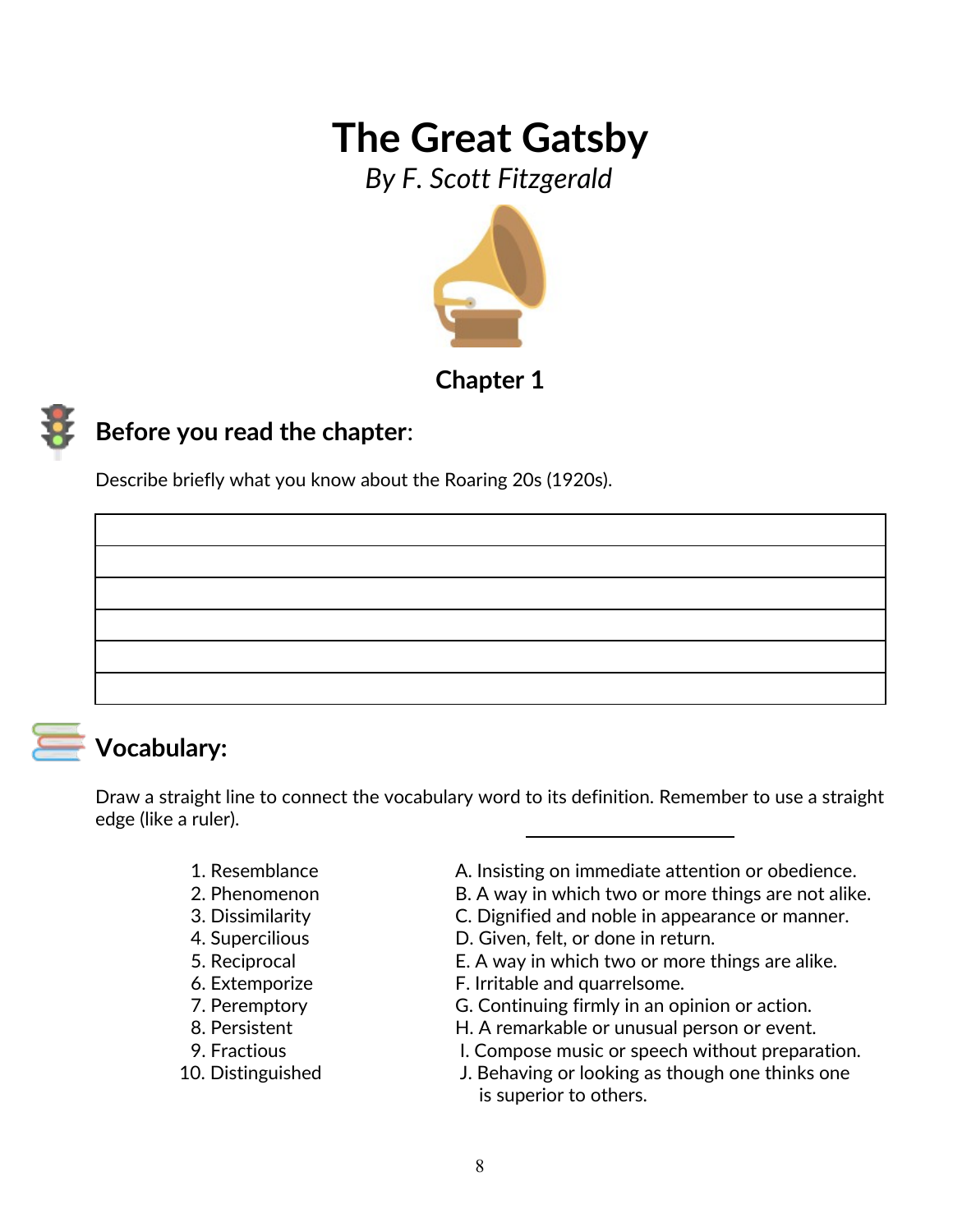

1. Describe the **setting** of the story as Chapter One begins.

 2. Which of the following three narratives is used in our novel, *The Great Gatsby*? Be sure to give a reason for your choice.

First Person Second Person Third Person

3. What advice did Nick's father give him at the beginning of Chapter One?

4. How do you think it feels for Nick to move to a new city and start a new career?

5. In Chapter One we learn that Tom has a rather discriminatory outlook on how he views the different races in the world. Do you think a person's upbringing is what shapes his or her views on topics such as race and equality? Be sure to defend your answer.

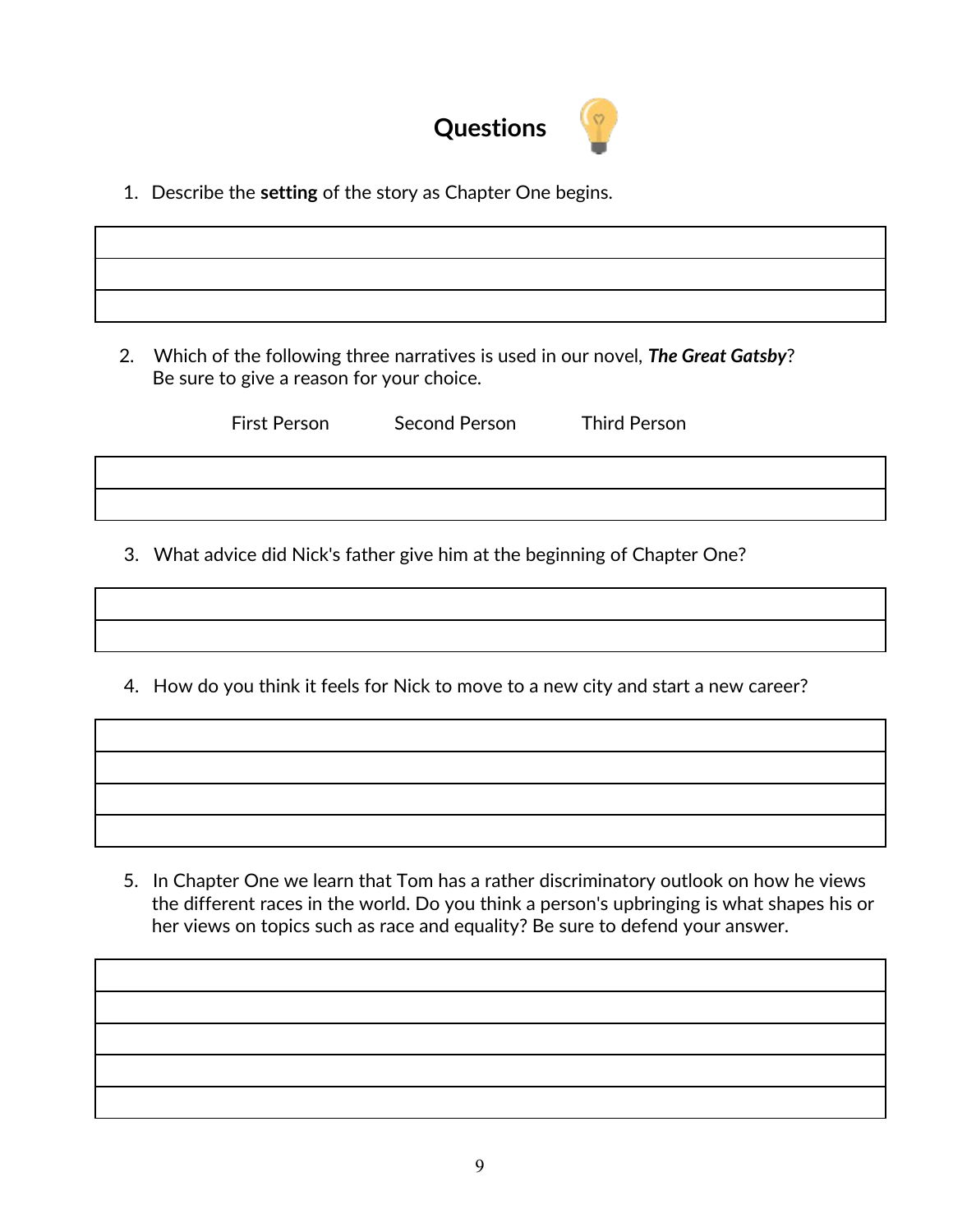## **Language Activity**



**A**. There are many writers that enjoy using **alliteration –** a literary device is where the author repeats the same sound at the beginning of several words. Here's an example of an alliteration: "**g**rousing, **g**rouching, **g**rumbling, **g**riping about something or other."

Using your imagination, create your own examples of **alliteration** from the following topics. Each example must contain a minimum of three words.

| The sights of a party.        |  |
|-------------------------------|--|
| The sounds of music.          |  |
| One from your own imagination |  |

**B.** A **simile** is a comparison using the words "like" or "as". The following is an example taken from Chapter One: *"I bought a dozen volumes on banking and credit and investment securities, and they stood on my shelf in red and gold like new money from the mint, promising to unfold the shining secrets that only Midas and Morgan and Maecenas knew."*



A B (

What two things are being compared in this example?

Invent two of your own **similes** comparing two different things from your own imagination:

a) b)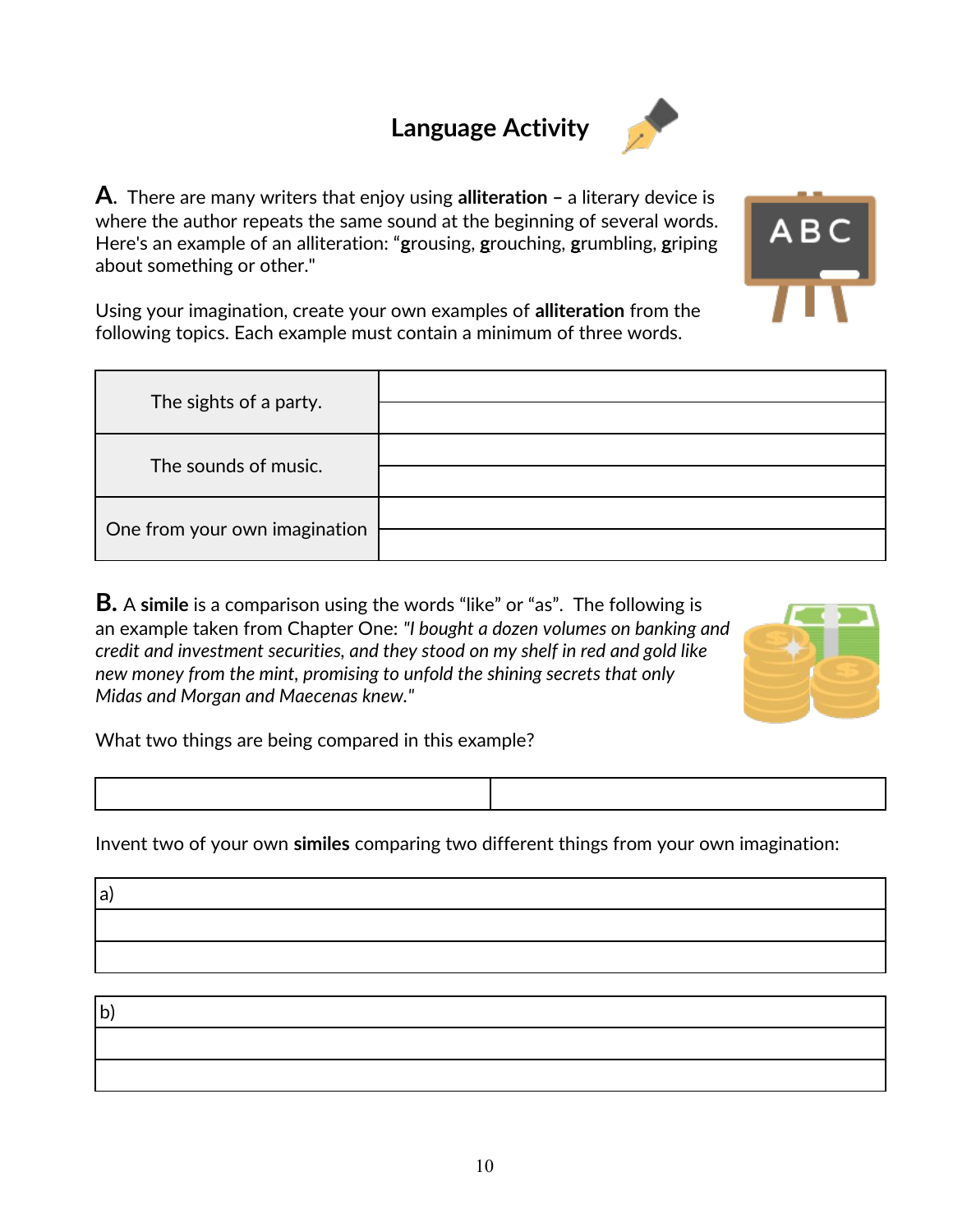### **C. Homonyms**

Homonyms are words which sound the same but have different meanings. An example is *billed* and *build.* These chapters feature words which are examples of homonyms. In the chart below, create sentences which show the meaning of each set of homonyms.

#### **Example 1**

| Homonyms      | Sentence |
|---------------|----------|
| $ 1.$ Incite  |          |
| $ 2.$ Insight |          |

#### **Example 2**

| Homonyms Sentence |  |
|-------------------|--|
| 1. Patience       |  |
| 2. Patients       |  |

#### **Example 3**

| Homonyms Sentence |  |
|-------------------|--|
| 1. Sordid         |  |
| 2. Sorted         |  |

**D**. Copy out any three or four sentences from this section in the novel underlining the **nouns** and circling the **verbs**.